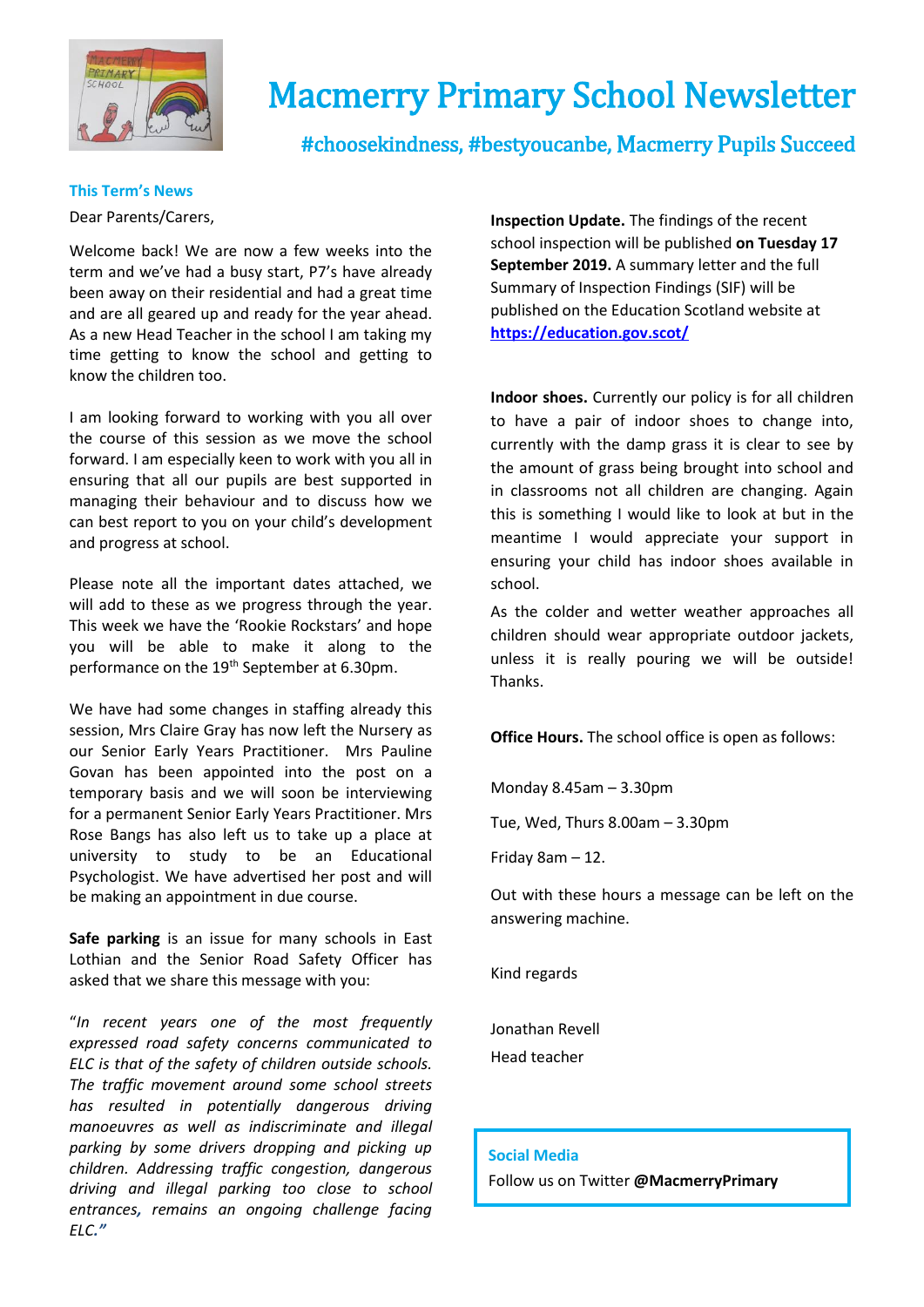#### **Class news P1/2-Ms Power/ Ms Forshaw**

P1/2's first topic was 'Getting to Know You'. We were sharing our interests with each other. We are now moving on to exploring 'Feelings and Emotions'. We will share what makes us feel happy, sad, angry and excited and learn how to express these emotions in a safe and healthy way. Please note gym will be on a Monday morning with Miss Forshaw and on a Tuesday afternoon with Ms Power. Children should keep shorts and a gym t-shirt in a gym bag in school. We have 'Show and Tell' every Friday. This is a time to develop social, emotional and language skills. This is a lovely opportunity for your child to bring in a favourite object to share with the class. If your child belongs to any clubs or visits any places of interest please let us know, it is great to share this information with the class. Please make sure your child brings a fresh water bottle and their reading folder to school every day. Please continue to put names on all clothing, bags, bottles and lunch boxes, it really does help us!

#### **Class news P2/3-Miss Hughes**

This year in P2/3 we shall focus on building a classroom community of respect, safety and cooperative learning. Through learning through play and other active approaches the children will discover topics such as 'Looking after me', 'My local area', 'climate change', 'habitat comparison', human biology, The Vikings and with many opportunities for creativity, choice and personal autonomy along the way. I want to help the children increase their independence and ownership of their own behaviours and learning. We have already began recapping literacy and numeracy concepts - as I assess individuals in order to tailor this year's learning to their specific needs. Through on-going formative assessment and fun learning environments your children will be working towards/achieving first level. I will help the children build upon new found sewing skills also as we contribute to the Macmerry Christmas fayre! I have plans for plenty of the arts also - singing, acting, miming and art. There will be a focus on our social emotional health and wellbeing throughout - with nurture at the heart of my practice. As a new teacher to the school I would also like to say my door is always open, I shall always endeavour to share any big or important details of your children's school lives and progress with you and hope to work alongside you in ensuring your child has a successful and happy year in P2/3. I look forward immensely to the year ahead and getting to know all of you much better!

#### **Class news P4-Mrs Burgess**

We have had a great start to the new term. There was much excitement when we started our 10 week block of swimming lessons and the children are working hard to improve their swimming skills. We are currently reading The BFG by Roald Dahl as a class novel and are enjoying making dream catchers and strange coloured drinks. We will celebrate Roald Day on Tuesday 17th September, it will be a day of fun and language activities. In maths we are working on ordering 2 and 3 digit numbers and to recognise the features of 2D and 3D shapes. Our P.E.days are Tuesday and Thursday. Can you please ensure your child has a P.E kit on those days.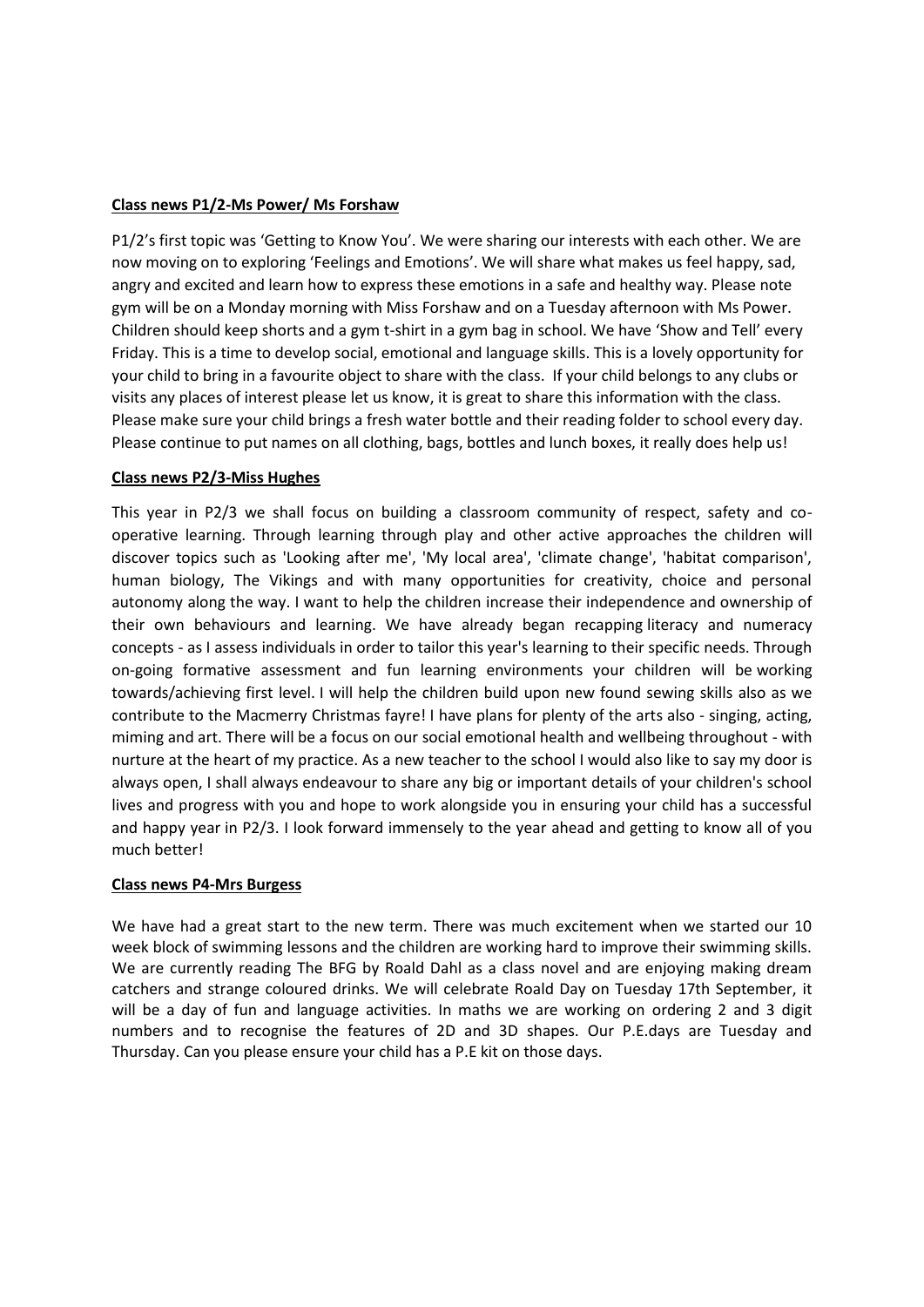#### **Class news P5-Miss Weir**

Primary 5 have had a brilliant start to the year and have been very busy! Our two week pupil choice topic about animals was super. We looked at endangered species, mythical creatures and arctic animals. We even made salt dough animal sculptures. We have now moved on to our new topic, the Romans. Many of us have been fascinated to hear about life in ancient Rome, from evil emperors to brave charioteers! We will be learning about how life in Rome compares to life now, looking at diet, clothing and hobbies. In numeracy and maths we are exploring place value and shape. We have also been working hard at our French colour revision. Primary 5 have PE on a Monday and Wednesday, please remember to bring kit.

#### **Class news P6-Miss Todd**

Primary 6 are beginning the year by organising the Macmillan Coffee Morning. We are taking a 'the Apprentice' approach where the class are working in co-operative business teams to plan and run different parts of the day. The teams will complete a range of business challenges to develop their understanding of the world of work and the successful running of a small business. Our literacy and numeracy focus across this term will link into this project with the class learning more about effective advertising, money and finances as well as profit and loss. We will be having PE on a Wednesday and a Thursday, so would appreciate PE kit being sent into school as soon as possible.

#### **Class news P7-Miss Yarwood**

P7 have had a busy start to the term with a week's residential camp at Benmore and preparing speeches for House Captains and Vice Captains. All staff are extremely proud of their effort and success and they have worked together to demonstrate resilience, determination and willingness to try new things. This term we will be studying The Highland Clearances when the class will travel back in time to the Highlands and western islands of Scotland, beginning in the mid-to-late  $18<sup>th</sup>$  century and learn about how the removals cleared the land of people to allow for the introduction of sheep pastoralism and how this impacted the life of people and places in the past. The class will be developing their understanding, analysing and evaluating skills through a variety of activities linked to their group texts and class novel The Desperate Journey. In numeracy, the class will continue to develop and extend their understanding of number and place value and in maths we will focus on 2D shape and 3D objects through a variety of practical activities. This term P7 will have PE on a Monday and Thursday with the expectation we will be outdoors, weather permitting, for PE to develop invasion skills. A suitable outdoor PE kit would be much appreciated.